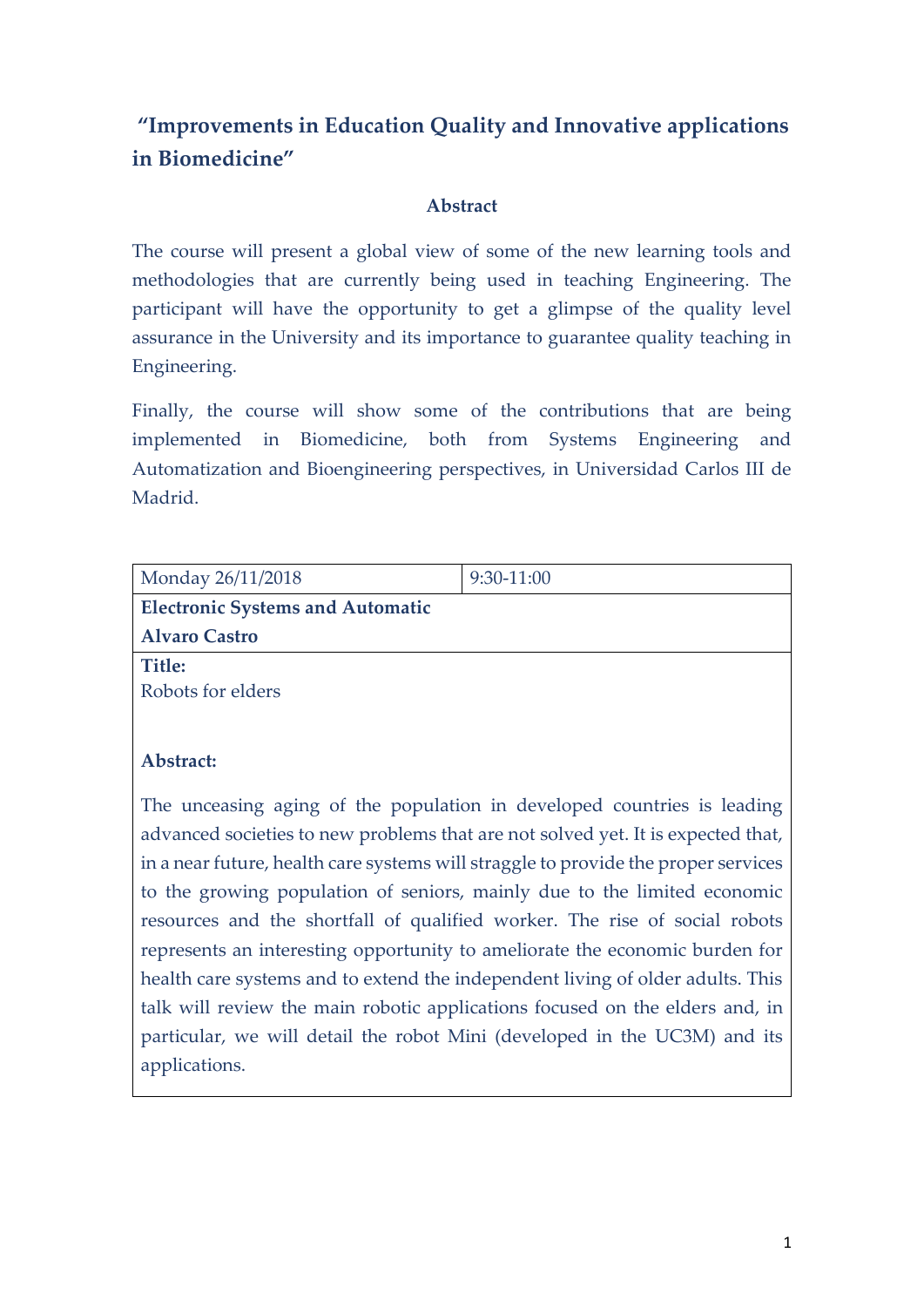11:30-13:00

# **Electronic Systems and Automatic**

**Luis Enrique Moreno**

## **Title:**

Exoskeletons, prosthesis and rehabilitation robotics

# **Abstract:**

The talk will be about the state of the art and possibilities of robotics in different rehabilitation and assistive aspects related with upper and lower limbs problems.

It will cover exoskeletons for upper and lower limbs, prosthesis for upper and lower limbs and some rehabilitation robots.

| Tuesday 27/11/2018                                                                                                                                                                                                                                                                                                                                                                                                                                                                              | 9:00-10:30 |  |
|-------------------------------------------------------------------------------------------------------------------------------------------------------------------------------------------------------------------------------------------------------------------------------------------------------------------------------------------------------------------------------------------------------------------------------------------------------------------------------------------------|------------|--|
| <b>David Pérez</b>                                                                                                                                                                                                                                                                                                                                                                                                                                                                              |            |  |
| <b>Bioengineering and Aerospace Engineering Department</b>                                                                                                                                                                                                                                                                                                                                                                                                                                      |            |  |
| <b>Title:</b>                                                                                                                                                                                                                                                                                                                                                                                                                                                                                   |            |  |
| Bioengineering, from nanoscale to the service of medicine                                                                                                                                                                                                                                                                                                                                                                                                                                       |            |  |
|                                                                                                                                                                                                                                                                                                                                                                                                                                                                                                 |            |  |
| Abstract:                                                                                                                                                                                                                                                                                                                                                                                                                                                                                       |            |  |
| Bioengineering is in a broad sense the interface of medicine and a wide range<br>of engineering principles to understand, modify, or control living systems.                                                                                                                                                                                                                                                                                                                                    |            |  |
| From the ancient Greek when biosignals were sensed by doctors to the<br>irruption of Nuclear Physics in the early 20th century which set the basis of the<br>current imaging modalities such as X-Ray, Magnetic Resonance Imaging or<br>Positron Emission Tomography, the interest has been focused on<br>understanding the structures and functions of the body. The body has been<br>already completely mapped whereas its the function, especially the brain, is<br>still the last frontier. |            |  |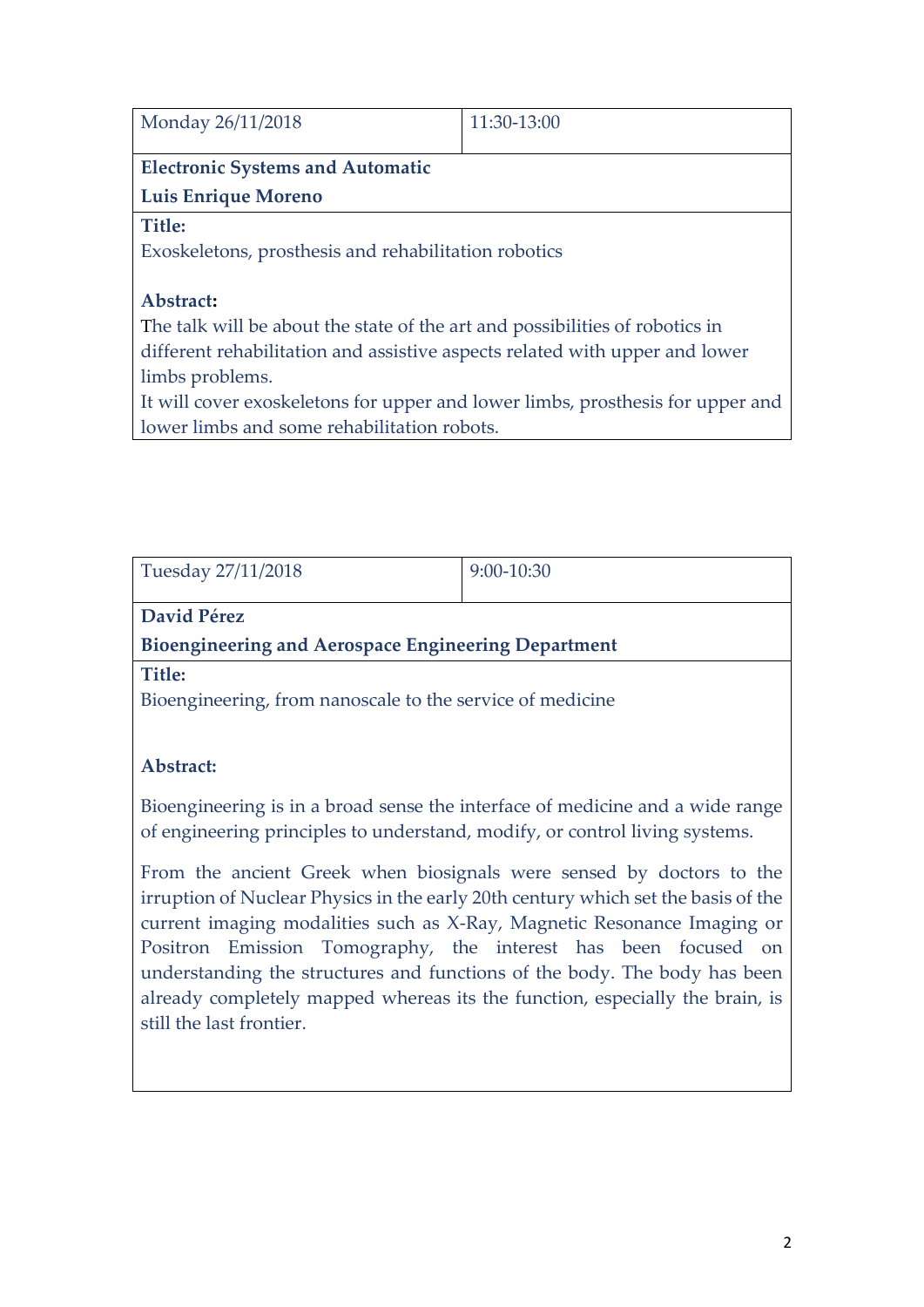| Tuesday 27/11/2018                                         | $11:00-12:30$ |  |
|------------------------------------------------------------|---------------|--|
| David García Mato                                          |               |  |
| <b>Bioengineering and Aerospace Engineering Department</b> |               |  |

#### **Title:**

Medical imaging techniques and applications

## **Abstract:**

Medical imaging refers to different technologies that are used to view the human body in order to diagnose, monitor, or treat medical conditions. The goal of this seminar is to provide students with a comprehensive understanding of processing techniques to obtain the maximum amount of information possible from medical images. An introduction to medical imaging modalities will be provided. This introduction will be followed by an overview of popular techniques such as filtering, segmentation, morphological processing and registration. Moreover, surgical navigation technologies will be also covered, and some examples of clinical applications will be shown. .

| Wednesday 28/11/2018                                                     | $9:00-10:30$ |  |
|--------------------------------------------------------------------------|--------------|--|
|                                                                          |              |  |
| Vice dean of Quality                                                     |              |  |
| <b>Antonio de Castro</b>                                                 |              |  |
| Title:                                                                   |              |  |
| An introduction to the Quality Assurance in the Spanish Higher Education |              |  |
| System                                                                   |              |  |
|                                                                          |              |  |

## **Abstract:**

In this talk a vision of the Quality Assurance in the Spanish Universities will be presented. Involved institutions and committees, academic groups of interest, numeric indicators used to define the quality criteria are examples to be commented on the basis of the implementation of the quality system at Universidad Carlos III de Madrid